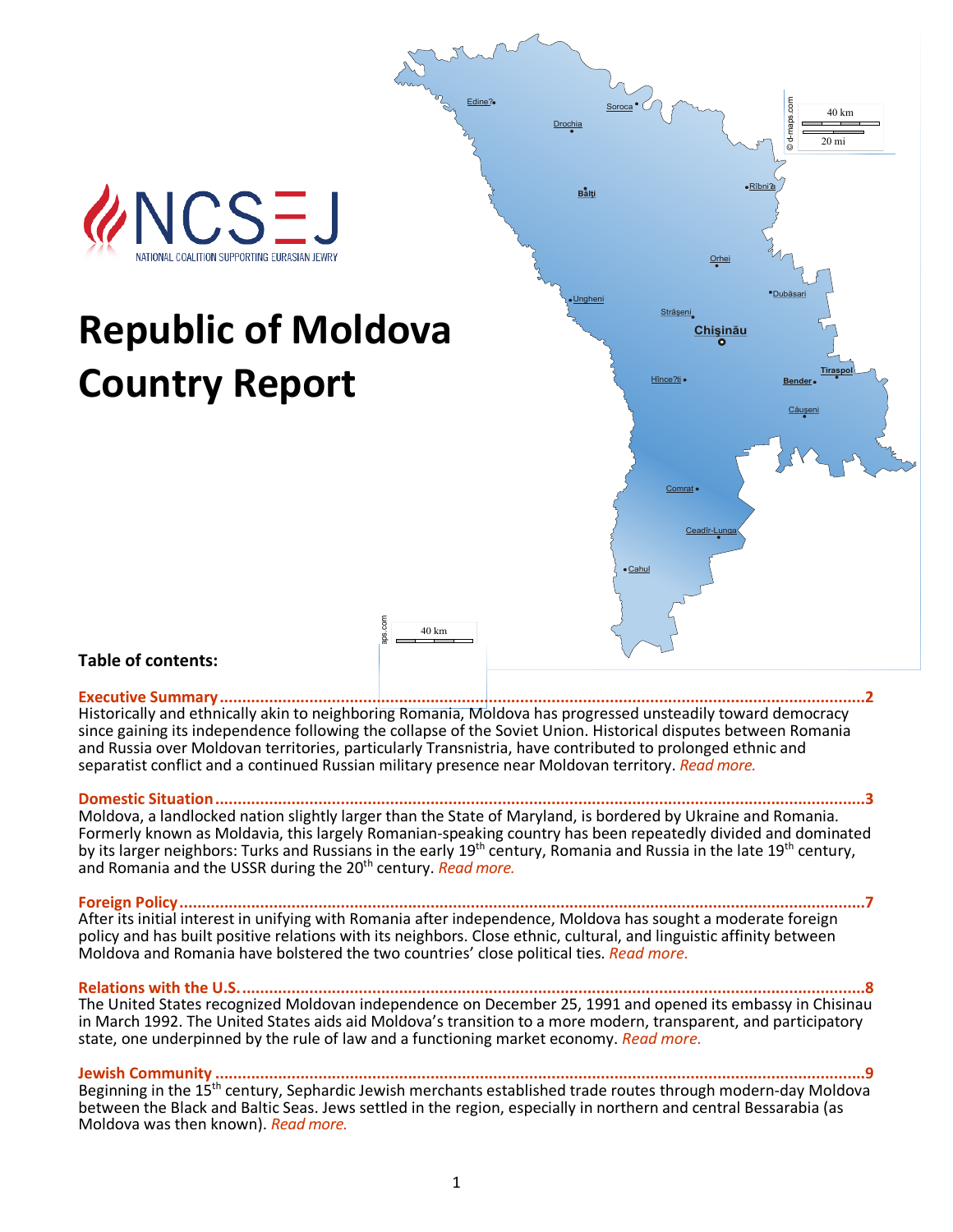#### <span id="page-1-0"></span>**Executive summary:**

*Historically and ethnically related to neighboring Romania, Moldova has progressed unsteadily toward democracy since gaining its independence following the Soviet Union's collapse. Historical disputes between Romania and Russia over Moldovan territories, particularly Transnistria, have contributed to prolonged ethnic and separatist conflict in the region, as well as a continued Russian military presence on Moldovan territory. These factors, together with corruption and economic hardship, have impeded reform.*

*The 2001 parliamentary elections officially reinstated Communist rule for the first time in a former Soviet state, reducing expectations for reform and straining relations with Moldova's closest ally, Romania. In the 2005 parliamentary elections, the Communist Party won a majority of the seats in the Parliament. President Vladimir Voronin, head of the Community Party, was re-elected on a pro-Western platform that emphasized reforms and integration with the EU. The April 2009 parliamentary elections caused massive peaceful protests. The resulting political crisis lasted until March 2012, when parliament elected [Nicolae Timofti](http://en.wikipedia.org/wiki/Nicolae_Timofti) as president. Igor Dodon, the current President of Moldova, leads the pro-Russian Party of Socialists, which is anti-EU and anti-NATO integration.* 

*Economic ties remain strong with Romania, Ukraine, and Russia, but a weak industrial infrastructure and high foreign debt render Moldova economically vulnerable and highly dependent on imports. Tensions with Russia over Transnistria and Moldova's pro-Western orientation have led to punitive Russian economic measures that have affected the Moldovan economy.*

*Moldova's Jewish population has deep roots in the area, but in recent* 

#### **Statistics:**

**Population:** 4,020,000 (April 2022 est.) **Size:** 33,843 sq. km **Capital**: Chisinau (Kishinev) **Major cities**: Chisinau, Balti, Bender, Tiraspol

**Jewish population**: Approx. 20,500

# **Head of State**:

President Maia Sandu **Head of Government**: Prime Minister Natalia **Gavrilita Foreign Minister**: Nicolae Popescu **Ambassador to United States**: Eugen Caras **U.S. Ambassador to Moldova**: Kent D. Logsdon

*years has experienced high levels of emigration. Local organizations actively cooperate with Israeli and American organizations. Jewish community relations with the Moldovan government are good. Recently, national and local authorities have done more to restore confiscated properties to the Jewish community and improve Holocaust education.*

*The Republic of Moldova has been at the forefront of the refugee crisis, instigated by Russia's invasion of Ukraine. With a population of approximately 4 million people, the 400,000 displaced persons that have entered Moldova is a 10% population increase. Estimates indicate that around 100,000 Ukrainians will stay in Moldova.*

*Reports indicated and a Russian general's statement fueled concerns that Russia would try and annex Transnistria. Doing so would allow Russia to expand its land bridge connecting Crimea.*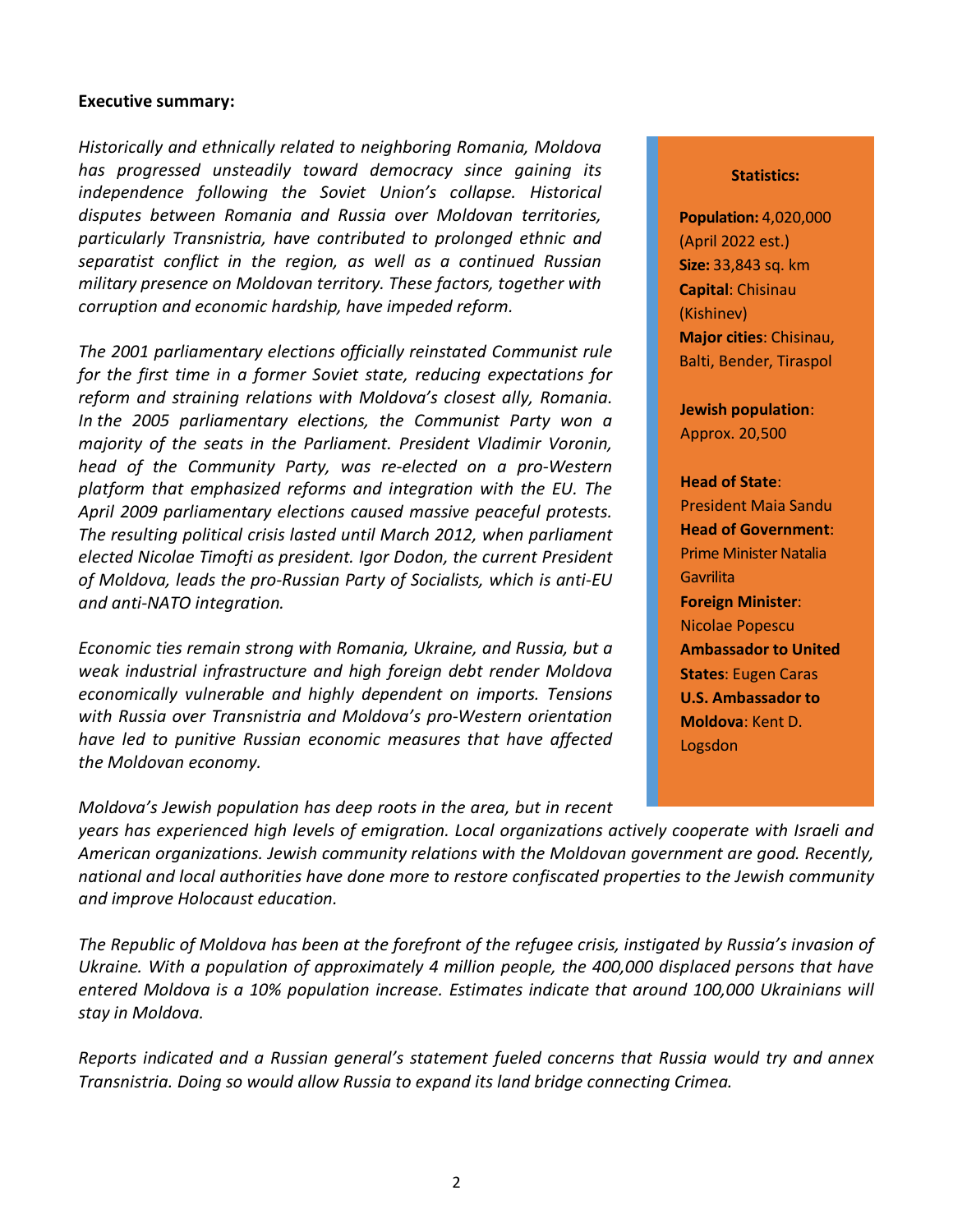*As Foreign Minister Popescu stated, "[Moldova] is most affected and the country that has the fewest resources to deal with the situation and fallout of the war." Moldova is 100% reliable on Russian gas and prior to the war, imported many goods from Ukraine.*

### <span id="page-2-0"></span>**Republic of Moldova:**

Moldova, a landlocked nation slightly larger than the State of Maryland, is bordered by Ukraine and Romania. Formerly known as Moldavia, this largely Romanian-speaking country has been repeatedly divided and dominated by its larger neighbors: Turks and Russians in the early 19<sup>th</sup> century, Romania and Russia in the late 19<sup>th</sup> century, and Romania and the USSR during the 20<sup>th</sup> century. The country was not officially called Moldova until its independence in 1991. In 1940, the Soviet Union forcibly annexed Bessarabia—the territory of modern Moldova—from Romania, giving Moldova its present borders. Moldova established independence under its new name on August 27, 1991, following the collapse of the Soviet Union.

# **Political Environment:**

Moldova's politics continue to be dominated by the ramifications of the breakaway, Russian-dominated region of Transnistria, which has impeded Moldova's economic growth and political goal of closer

integration with the European Union. The Transnistria issue also colors Moldova's foreign relations, given Moldova's continued economic dependence on Russia, and the Kremlin's continued support for Transnistria's Russian-speaking separatist regime.

After independence, Moldova struggled for several years as a presidential republic with an ineffective



parliament. It also lacked a new constitution and faced separatist unrest in the Turkish-speaking region of Gaugauzia in the south and the Russian- and Ukrainian-speaking region of Transnistria in the east. A new constitution, adopted in 1994, granted Gaugauzia autonomy, effectively ending its separatist demands. In 2000, the Parliament approved a constitutional amendment making Moldova a parliamentary republic.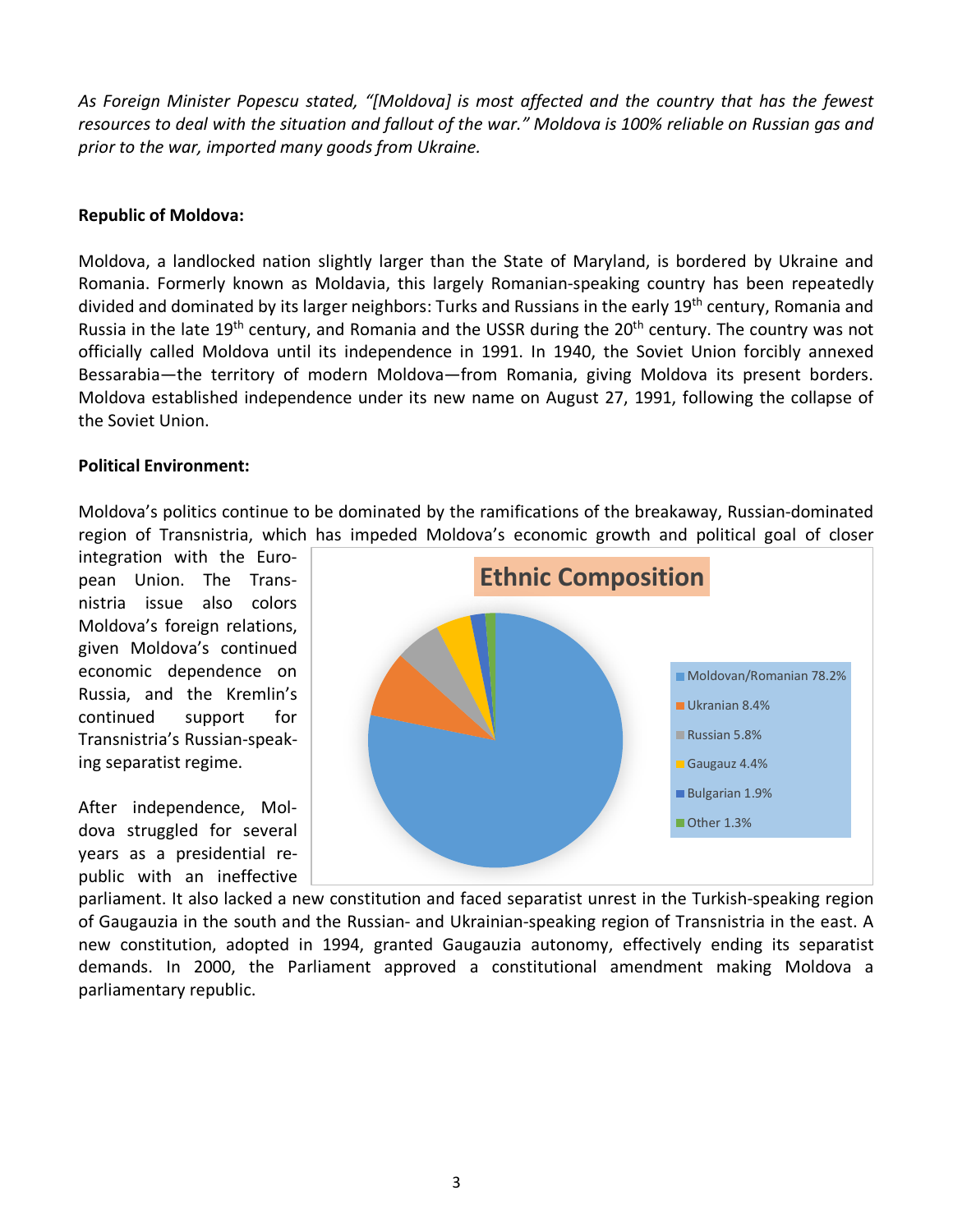The new constitution established a unicameral 101-member parliament ("Parlamentul"), a constitutional court, and a presidency. The President is directly elected by popular vote for a four-year term. The President then appoints a Prime Minister and a cabinet; appointments must be confirmed by parliament.

Moldova's first president was former Communist leader Mircea Snegur, who ran unopposed as an independent in late 1991. He strongly promoted



Moldovan nationalism, opposed outright reunification with Romania, but favored close cultural and political ties with Bucharest. Snegur eventually distanced his country from Romania by changing the flag to be uniquely Moldovan and making Moldovan the official language.

Center-left independent candidate Petru Lucinschi won the 1996 presidential election, which was considered free and fair by international observers. Parliamentary elections in 1998 led to a majority centrist coalition taking power, although the Party of Communists of the Republic of Moldova (PCRM) won a plurality of votes. In December 2000, Lucinschi dissolved parliament after it failed to elect a new president. In the 2001 elections, internationally certified as free and fair, the PCRM won a majority of seats. The new parliament elected PCRM leader Vladimir Voronin to succeed Lucinschi as president. President Voronin worked to reduce poverty by increasing social spending and pursued privatization of state-owned enterprises.

In the run-up to the March 2005 Presidential and Parliamentary election, the PCRM dramatically liberalized its platform and repositioned itself as Moldova's leading pro-Europe party. The PCRM won 46% of the vote. Voronin was reelected as president in April 2005, with aid from former opposition parties, after he promised to implement reforms and pursue further Euro-integration.

In the 2009 parliamentary elections, the Communist Party won 60 of 101 parliamentary seats. However, massive peaceful protests, which became riots, helped to influence the decision of the three opposition parties to not cooperate with the Communist Party, leading to new parliamentary elections in July 2009, which drew 1.6 million voters. The opposition parties gained 53 seats, but the Communist Party retained control of the government. Following the election, the four former opposition parties that gained the majority of seats in the Moldovan Parliament formed the new Alliance for European Integration coalition.

Presidential elections were held in December 2011. However, because numerous voting procedures violations, the Constitutional Court of Moldova annulled the results. In March 2012 parliament elected [Nicolae Timofti](http://en.wikipedia.org/wiki/Nicolae_Timofti) as president, putting an end to a political crisis. The next parliamentary elections took place in November 2014, with a new increased threshold for party participation. However, it did not prevent an escalation of the political crisis, and five government changes between 2014 and 2016.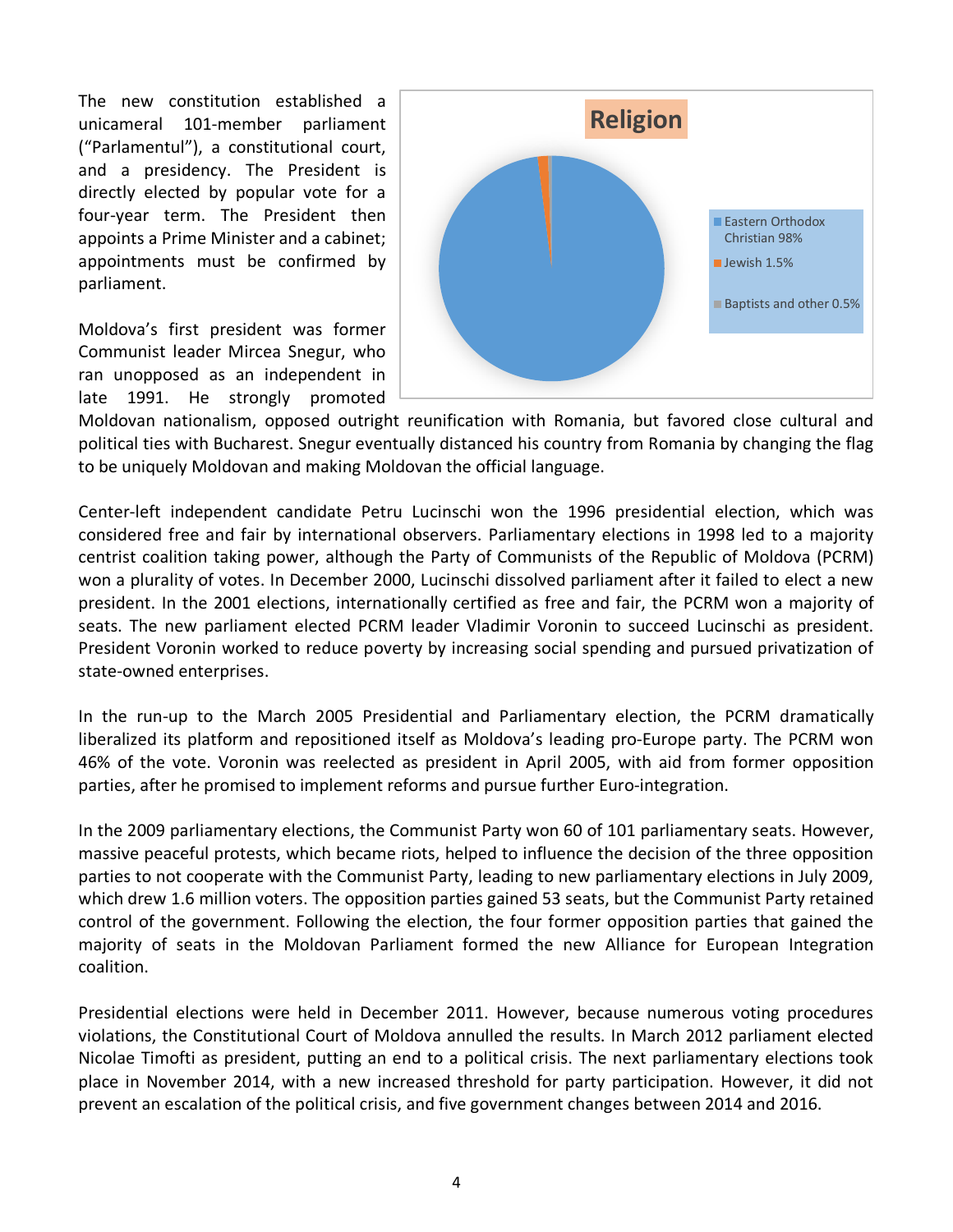The political establishment has been shaken since a 2014 corruption scandal in which \$1 billion, nearly 13% of GDP, disappeared from banks in Moldova. The missing funds led to a financial crisis, street protests, and the arrest of former Prime Minister Vlad Filat. His successor lost a vote of confidence. The political crisis intensified at the end of 2015, with united pro-European Union and pro-Russian parties protesting corruption and political mismanagement.

Following a period of political instability and massive public protests, a new government led by Prime Minister Pavel Filip was established in January 2016.

In December 2016, Igor Dodon, leader of the Party of Socialists, won Moldova's first direct presidential election, defeating Maia Sandu, leader of the pro-EU Party of Action and Solidarity. President Dodon favors close relations with the Kremlin and supported Russia's annexation of Crimea in 2014. Dodon has also worked to improve Moldova's relationship with Israel. After visiting the country in December 2018, he reportedly considered moving the Moldova's embassy to Jerusalem.

In February 2019, Moldova held its most recent parliamentary election. Although no party won an outright majority of seats, President Dodon's Party of Socialists secured a plurality with thirty-five seats, followed by the center-left Democratic Party with 30. If no ruling coalition is formed, a new election will be held in the summer of 2019.

In the 2020 presidential election, in a rematch between Dodon and Sandu, challenger Maia Sandu won and became the first female president of Moldova. She ran under an agenda to strengthen ties with the EU, eliminate corruption, and promote pro-Western values.

# **Transnistria (aka Transdniester, Transdnistria, Pridnestrovye):**

On September 2, 1990, Transnistria, the part of Moldova that lies east of the Dniester River and contains a large Russian and Ukrainian population, unilaterally declared its independence from Chisinau (Kishinev) and proclaimed its largest city, Tiraspol, as its capital. Many in Transnistria feared the rise of Moldovan nationalism and the country's expected unification with Romania. The international community and Moldova have never recognized Transnistria as independent.

Confrontations between Moldovan authorities and the Transnistrian separatists gradually escalated in the early 1990s, with locally stationed Russian military units and armed volunteers from Russia and Ukraine supporting the separatists. A brief war broke out in early 1992, in which hundreds were killed and thousands displaced, before a ceasefire was signed in July 1992. Moldova was effectively divided, with Transnistria outside Chisinau's control.

Relations between Chisinau and Tiraspol remain tense and both sides are skeptical of each other. Ongoing border disputes have resulted in low-level confrontations between Moldovan and Transnistrian forces in recent years.

Transnistria is ruled by a separatist government calling itself the Pridnestrovian Moldavian Republic (PMR) and is backed

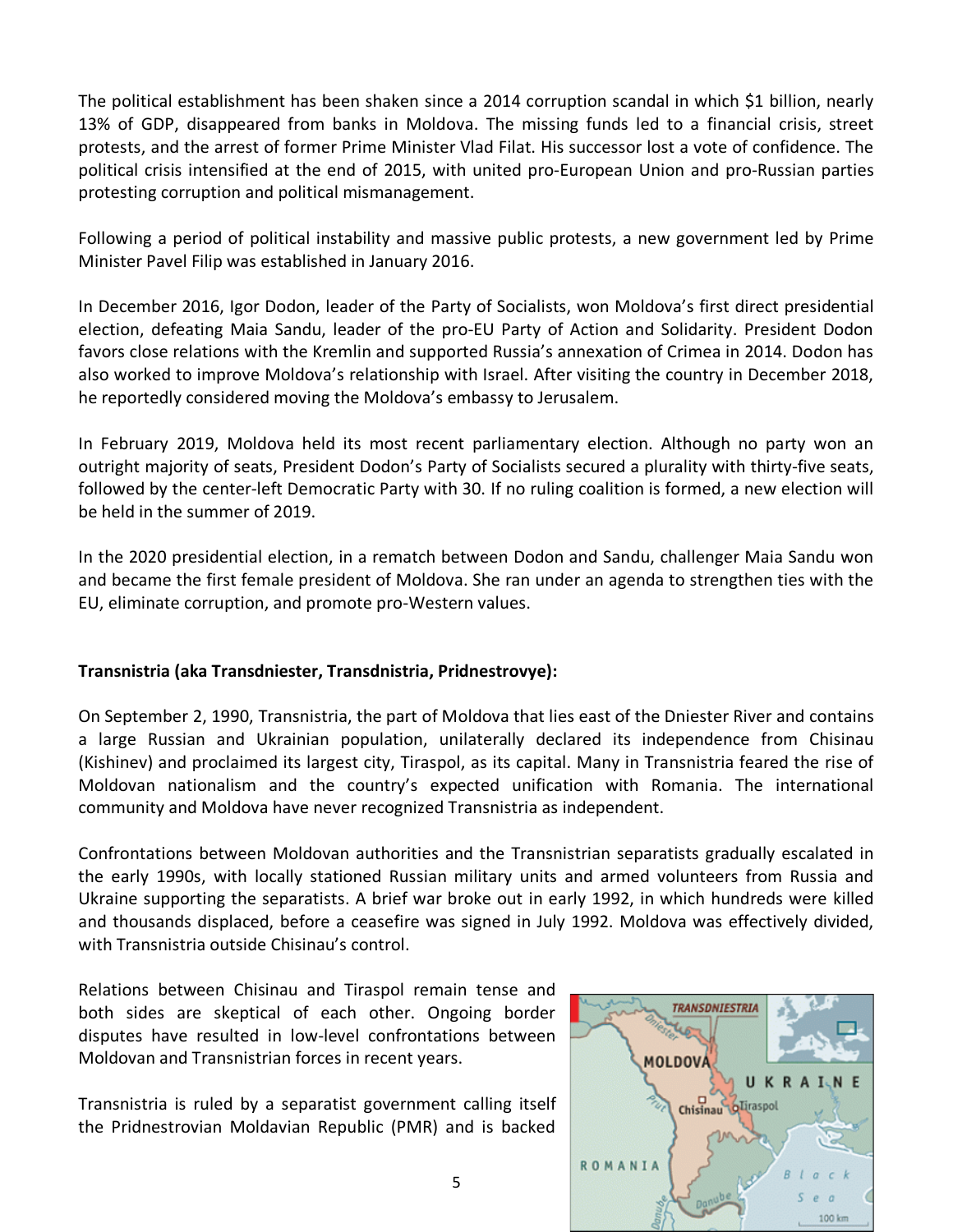politically and militarily by Russia. The Transnistrian authorities have a poor human rights record and a history of aggression and abuse against the media, minority religious groups, and non-Russian speakers. Despite its self-proclaimed current autonomy, Transnistria is not recognized by any other state. President Igor Smirnov (a Russian-born Russian citizen) served as the head of PMR from 1990 until 2011.

In 1997, Moldova and Transnistria agreed to remain one country, and in 1998 Russia consented to reduce its forces in Transnistria. Negotiations with the OSCE at the 1999 Istanbul Summit resulted in a December 2001 deadline for the evacuation of the remaining Russian troops and arsenal. After a succession of partial and postponed withdrawals, Russia stated in January 2003 that it would maintain its military presence in the region for "security" purposes.

In 2005, the EU and the United States joined negotiations as observers, creating the 5+2 format. The multilateral negotiations collapsed in 2006 and were dormant for the next several years. Official negotiations resumed in November 2011.

In the December 2011 presidential elections in Transnistria, former parliament speaker Yevgeny Shevchuk defeated longtime incumbent Smirnov and Russian-backed candidate Anatoly Kaminsky. Shevchuk pledged to reduce barriers to trade and travel with Moldova while promoting Transnistria's independence and close ties to Russia.

Economically, Transnistria is important to Moldova's economy. More heavily industrialized than the rest of Moldova, it comprises 40% of Moldova's GDP and produces 90% of its electricity. The Organization for Security and Cooperation in Europe (OSCE), Russia, and Ukraine have attempted to mediate a settlement between Moldova and the PMR. Progress toward a resolution of the conflict has been slow.

After the annexation of Crimea and Russian-backed separatist conflict in Ukraine's southeast, the Supreme Council of the unrecognized Transnistrian Moldovan Republic appealed to Russian President Vladimir Putin for recognition as a sovereign and independent state, with plans to accede to the Russian Federation. In May 2014, then-Deputy Prime Minister of the Russian Federation and special representative of the Russian Federation on Transnistria Dmitry Rogozin stated that due to the fighting between pro-Russian forces and pro-Ukrainian government units in eastern Ukraine, Russia is not yet ready to give a concrete response concerning the appeal.

On April 26, 2022, there were blast reportedly hit a radio center and a security headquarters. Whether the explosions are a false flag attack by Russia has not been determined yet. The United States is monitoring the report and gathering information.

### **Economic Situation:**

Moldova remains one of Europe's poorest countries, with one of the lowest GDPs per capita, despite recent progress. Never heavily industrialized, Moldova's economy is based on agriculture and food processing. It was seriously affected by the Soviet breakup, and the Transnistrian war. Moldova continues to work with the IMF and World Bank to promote agricultural growth and reduce poverty.

After a decade of economic contraction beginning in 2000, Moldova began to see yearly GDP growth of 6% due to economic reforms, increased agricultural production, and rising remittances from the many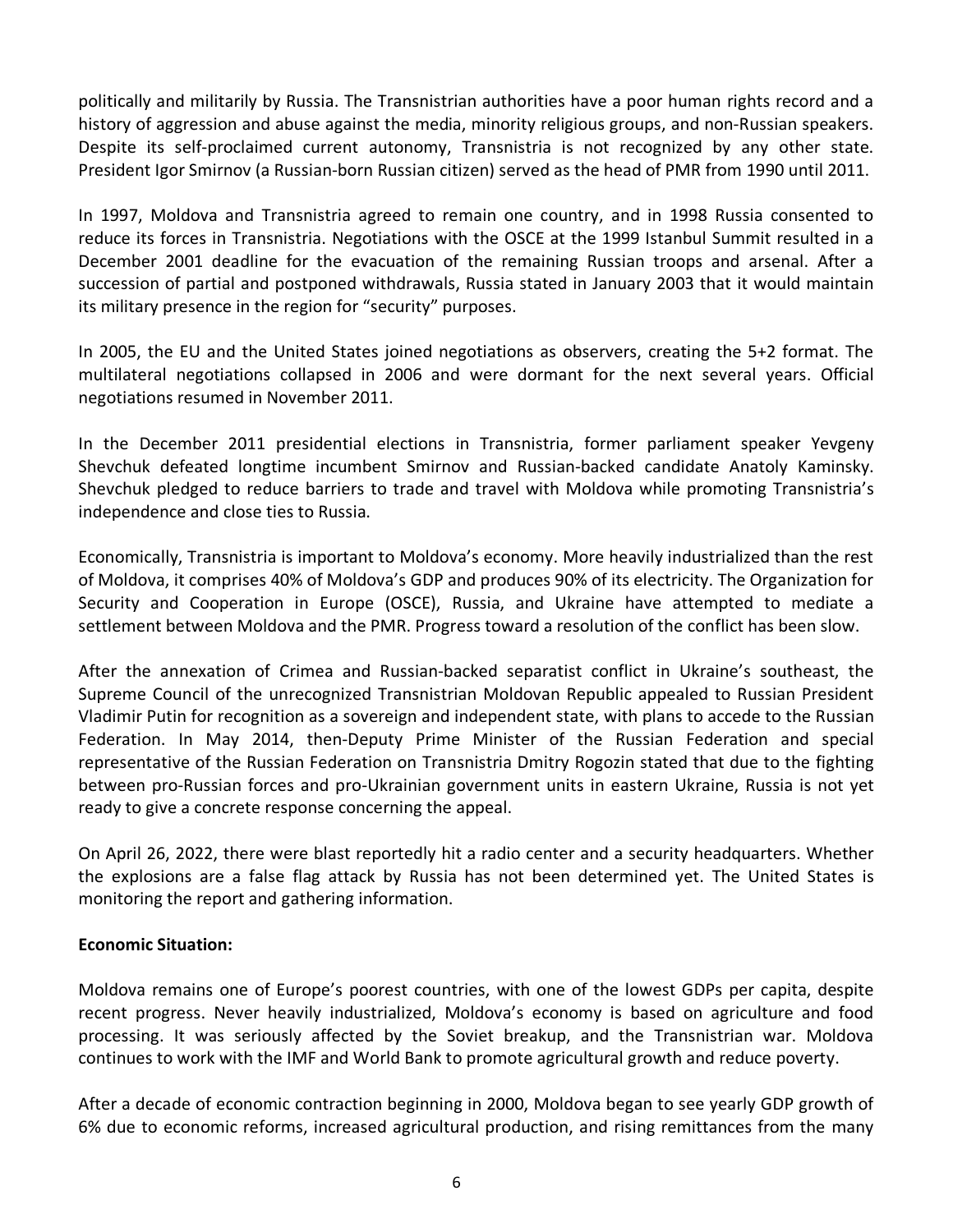Moldovans working abroad. However, Moldova's continuing near-total dependence on outside sources for industrial imports and energy, and the persistence of the separatist regime in Transnistria continues to impede economic growth. Moldova had negative GDP growth in 2012.

Because Moldova's climate is favorable to agriculture with plenty of available farmland, its main exports are agricultural (fruits, vegetables, wine, meat, and tobacco). With few natural resources, Moldova must import almost all its energy supplies from Russia and Ukraine. The Moldovan economy is extremely vulnerable to changing fuel prices, the impact of poor weather on agriculture, and the skepticism of foreign investors.

Moldova signed an Association Agreement and a Deep and Comprehensive Free Trade Agreement with the EU during fall 2014, connecting Moldovan products to the world's largest market. A \$1 billion assetstripping heist of Moldovan banks in late 2014 delivered a significant shock to the economy in 2015; a subsequent bank bailout increased inflationary pressures and contributed to the depreciation of the leu. Moldova's growth has also been hampered by endemic corruption, bureaucratic impediments, a Russian import ban on Moldova's agricultural products, and divisions over closer integration with the European Union versus Russia.

# **Religious policy:**

The [Constitution](http://en.wikipedia.org/wiki/Constitution_of_Moldova) provides for freedom of religion, and the [Government](http://en.wikipedia.org/wiki/Government_of_Moldova) generally respects this right in

practice; however, the 1992 Law on Religions, which codifies religious freedoms, contains restrictions that inhibit the activities of unregistered religious groups. The law bans religious entities from engaging in political activity, describes the procedures for registering religious groups, and prohibits "abusive proselytism." Although the law was amended in 2002, many of the restrictions remain in place.

Each person is guaranteed the right to profess his or her religious

**GDP**: \$11.91 billion (2020) **GDP per capita**: \$4547 (2022)

(April 2022)

**Currency**: 18.43 Leu = \$1

beliefs in his or her own way. The 1992 law also protects the confidentiality of the confessional, allows denominations to establish associations and foundations, and states that government may not interfere in the religious activities of denominations.

Transnistrian authorities also enforce policies that restrict religious freedom, which negatively affects religious minority groups.

# <span id="page-6-0"></span>**Foreign Policy:**

After its initial interest in unifying with Romania, Moldova has sought a moderate foreign policy and has built positive relations with its neighbors. Close ethnic, cultural, and linguistic affinity between Moldova and Romania have bolstered the two countries' close political ties.

Relations with Ukraine have been strained over the Transnistrian-Ukrainian border, which is widely considered a portal for illegal weapons, narcotics, and human trafficking. Moldova remains heavily dependent on Ukrainian energy imports.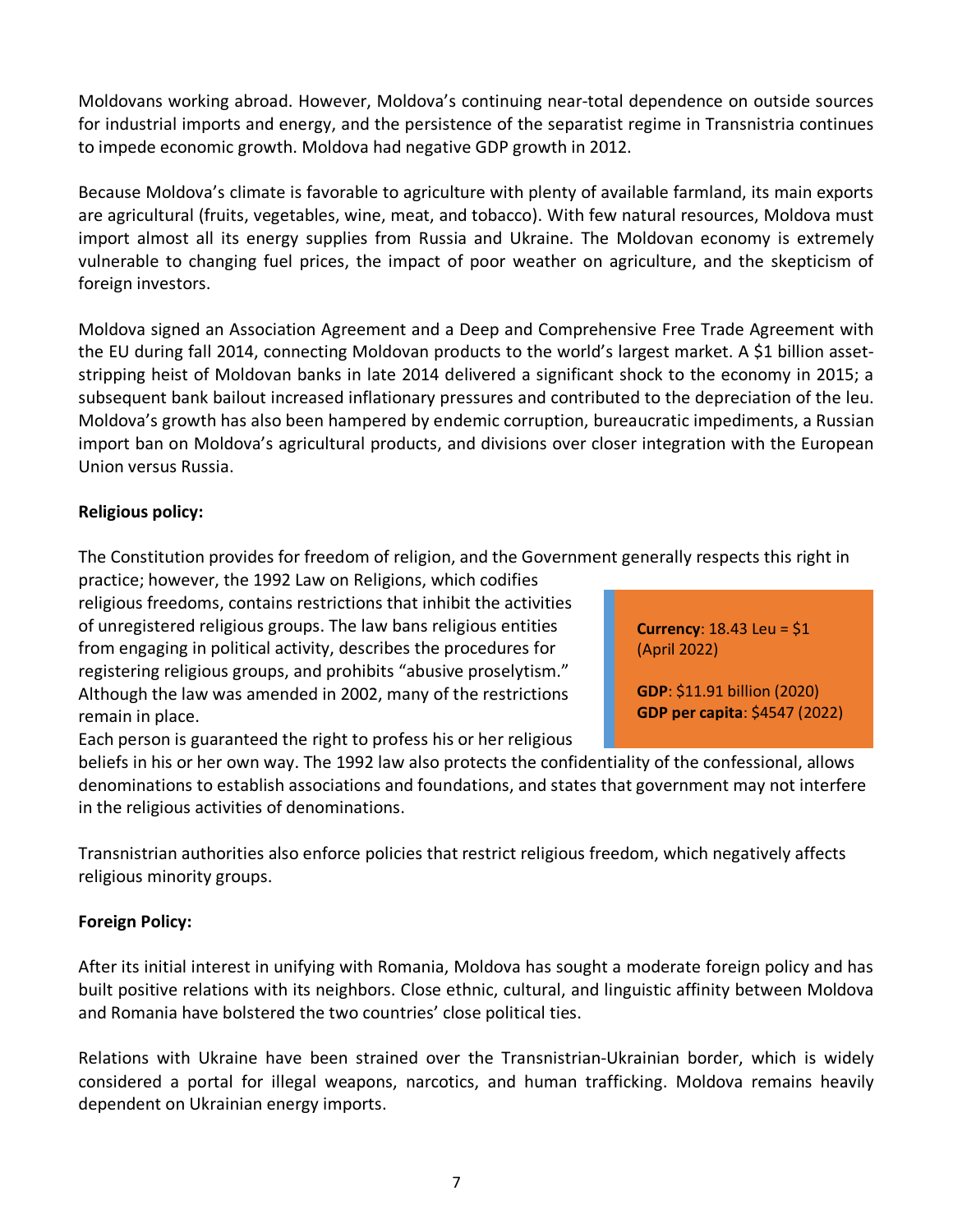Moldova also remains heavily dependent on trade with Russia, despite friction over Russia's support of Transnistria. Moldova's election of a Communist government in late 2001 strengthened bilateral relations. A December 2001 law mandated Russian language education in all universities and schools, beginning in the second grade. The move prompted broad domestic protests and harsh Romanian criticism. Although Moldova's Ukrainian and Russian minorities are concentrated in Transnistria, Russian is widely spoken in Moldova's cities.

In 2013, then-Deputy Prime Minister of Russia Dmitry Rogozin has stated that Russia would reconsider its close relationship with Moldova if it signed an Association Agreement with the EU, because of concerns about Moldova's political and military neutrality.

Moldova has sought to participate in multilateral frameworks for regional cooperation. It is a founding member of GUAM (Georgia, Ukraine, Azerbaijan, Moldova), a regional alliance that works to strengthen the independence of post-Soviet states. Moldova was the first Newly Independent State in the Council of Europe. It has membership in the CIS (Commonwealth of Independent States), an eleven-member security organization of post-Soviet successor states. Moldova is a member of NATO's Partnership for Peace and Euro-Atlantic Partnership Council and is a signatory to the Conventional Forces in Europe (CFE) Treaty. Moldova is also a World Trade Organization member and works closely with the IMF and the World Bank.

In 1998, Moldova entered into a Partnership and Cooperation Agreement with the EU, reinforced by a Membership Action Plan in February 2005, which outlines specific steps necessary for EU integration. The current government administration has put a greater emphasis on integration into the EU.

In April 2014 Moldovan citizens were granted visa-free entry to the 26 Schengen Area countries, as well as Bulgaria, Croatia, Cyprus, and Romania.

The Association Agreements signed by Moldova and Georgia with the European Union in June 2014 are meant to lay the foundations of reforms that will strengthen democracy, the rule of law, and market economy, though the country's recent pro-Russian governments have been slow to implement them.

In April 2017, Moldova gained Observer Status in the Russian-led Eurasian Economic Union.

In June 2019, Nicolae Popescu was appointed the Minister of Foreign Affairs.

Since 1992, Moldova has received 1.7 billion dollars from the United States. The United States aid is designated for infrastructure agriculture, and healthcare.

Moldova is represented in many intergovernmental organizations such as, the UN, OSCE, and the World Bank.

### **Relations with Israel:**

Moldova and Israel enjoy positive bilateral relations. Israel was among the first nations to recognize Moldova's independence. Moldova opened its Embassy in Tel Aviv in 1995, and Israel operates a consulate in Chisinau. Israel's ambassador to Ukraine serves as non-resident ambassador to Moldova.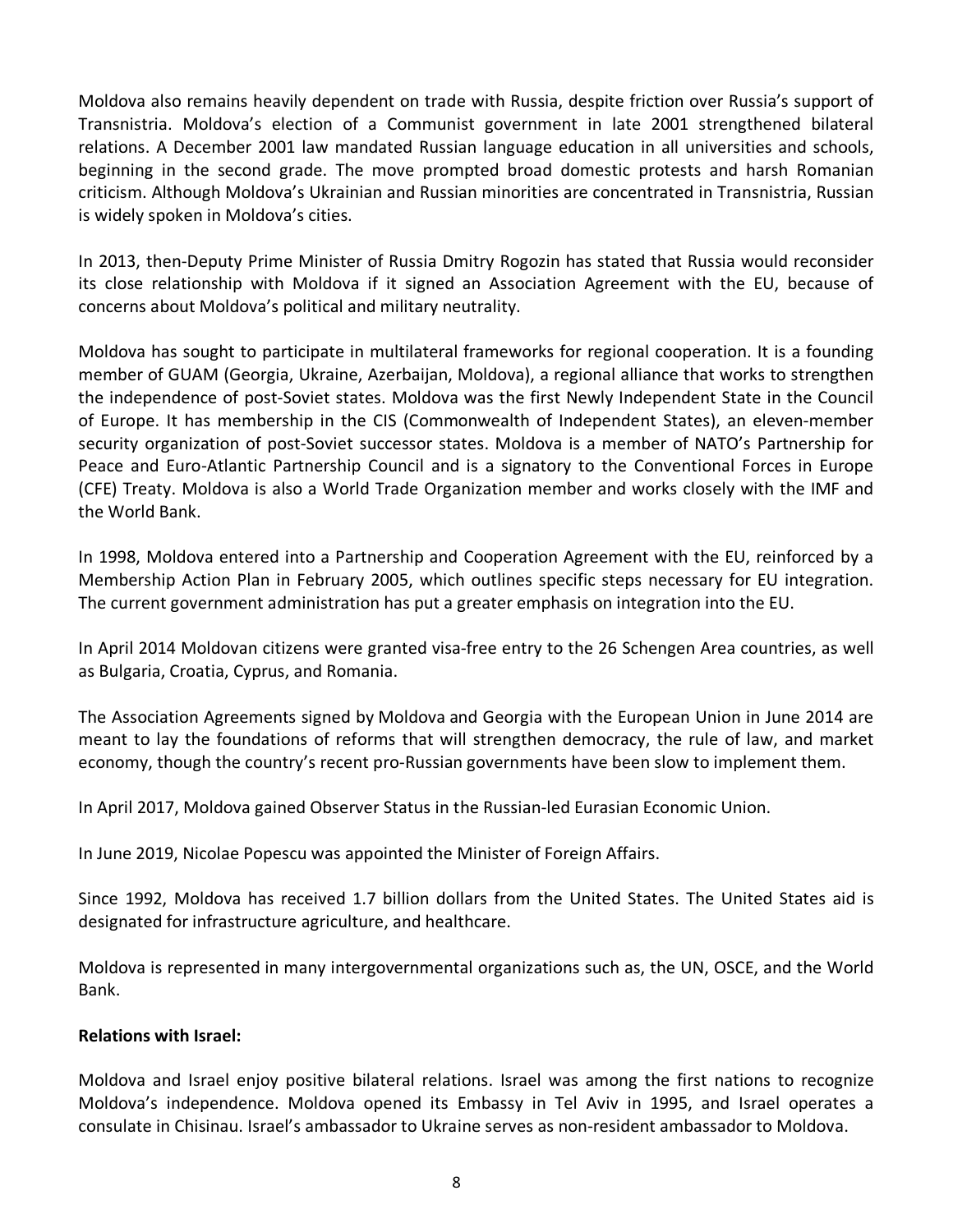President Petru Lucinschi made an official visit to Israel in 1999. In April 2003, Israeli Ambassador Anna Azari attended a ceremony in Chisinau where President Voronin unveiled a memorial commemorating the Kishinev (Chisinau) pogrom on the 100<sup>th</sup> anniversary of the massacre. In July 2003, Israeli President Moshe Katsav visited Chisinau and met with President Voronin. Israel and Moldova have established an inter-governmental commission to focus on bilateral economic relations.

One of Israel's most famous former Moldovans is Avigdor Lieberman, head of the Yisrael Beiteinu party, who immigrated to Israel from the USSR in 1978. Lieberman has made several visits to Moldova.

In May 2011, Prime Minister Vladimir Filat met with Israeli Ambassador Oren David to discuss improving trade and economic exchanges, and Israeli investment in the Moldovan economy. In May 2012, Filat became the first Moldovan prime minister to visit Israel.

In September 2014, Israel abolished its visa regime for Moldovan citizens. The Republic of Moldova had abolished the visa regime for Israeli citizens in 2010.

In March 2018, Foreign Minister Ulianovschi welcomed a deepening of Moldovan-Israeli relations following a series of bilateral meetings with his counterpart and bilateral visits by both countries' prime ministers.

Following his December 2018 trip to Israel, President Dodon reportedly stated that he is considering moving the country's embassy to Jerusalem.

In June 2019, the Moldovan Government said they will remove their embassy in Israel to Jerusalem. But a couple of weeks later the newly appointed Prime-Minister Maia Sandu disproved this information.

An estimated 75,000 Moldovan Jews currently reside in Israel.

Moldova and Israel have been working closely to help Jews fleeing the war in Ukraine and wanting to make Aliyah.

### <span id="page-8-0"></span>**Relations with the United States:**

The United States recognized the independence of Moldova on December 25, 1991, and opened its embassy in Chisinau in March 1992.

The United States aids Moldova's transition to a more modern, transparent, and participatory state, one underpinned by the rule of law and a functioning market economy.

After President Voronin visited President Bush in December 2002, the two issued a joint statement supporting peace in Transnistria and a peaceful withdrawal of Russian troops from the region. The United States has participated in negotiations with Moldova, the OSCE, and Russia over the fate of Transnistria.

In 2001, in conjunction with the U.S. Commission for the Preservation of America's Heritage Abroad, the Moldovan and U.S. governments signed a Declaration of Cooperation to establish a framework for the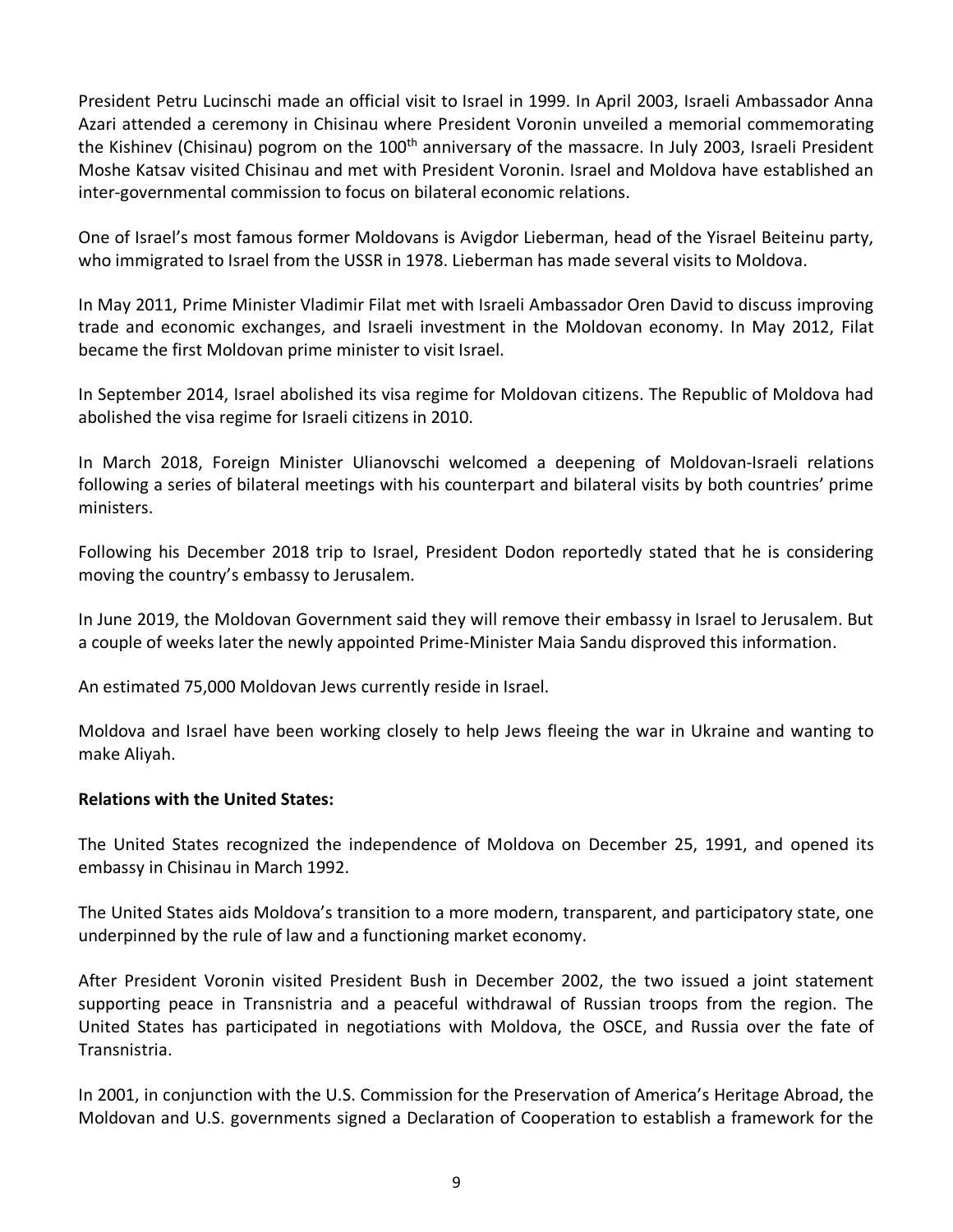preservation of cultural sites.

In 2010, the United States and Moldova signed a \$262 million, 5-year Millennium Challenge Corporation compact for economic development and investment projects in irrigation infrastructure, high-value agricultural production, and road rehabilitation. In January 2010, Prime Minister Vladimir Filat visited Washington, D.C.

In 2011, U.S. Vice President Joe Biden visited Moldova to show support for its government's pro-Western aspirations. Biden praised government efforts to end a protracted political and economic crisis and commended its efforts to crack down on sex trafficking. In December 2012, Congress overwhelming voted in support of the measure to graduate Moldova from the Jackson-Vanik Amendment and grant Moldova permanent normal trade relations status (PNTR).

In March 2014, U.S. President Barack Obama and Vice President Joseph Biden received Moldovan Prime Minister Iurie Leanca at the White House. Visiting Moldova later that month, U.S. Assistant Secretary of State Victoria Nuland declared that U.S.-Moldova relations "have never been stronger."

In May 2014, a U.S. Senate delegation representing various committees, including Armed Forces, Foreign Affairs, and Trade, visited Chisinau and conducted meetings with the Moldova Cabinet of Ministers. Measures to increase American investments in the Moldovan economy, the European integration of Moldova, and need to quickly stabilize the situation in the region were discussed.

In May 2014, Liberal Democratic Party leader (PLDM) Vlad Filat visited the U.S. and met with U.S. Senator John McCain and other high ranking U.S. officials. In 2015, the Moldovan State Secretary of the Ministry of Defense Aurel Fondos traveled to the United States to participate in a bi-annual bilateral conference on fighting corruption.

In October 2018, the Moldovan Parliament overrode a veto by President Igor Dodon, and approved a transfer of land in Chisinau for a new U.S. embassy.

# <span id="page-9-0"></span>**Jewish Community:**

Beginning in the 15<sup>th</sup> century, Sephardic Jewish merchants established trade routes through modern-day Moldova between the Black and Baltic Seas. Jews settled in the region, especially in northern and central Bessarabia (as Moldova was then known). In 1812, when the Russian Empire annexed Bessarabia from the Ottoman Turks, an estimated 2,000 Jews lived in the area.

The Jewish population grew there even as ethnic tensions mounted. Tsarist authorities either encouraged or allowed the local population to attack the Jews, resulting in two infamous massacres ("pogroms") of Moldovan Jews in 1903 and 1905. Spurred by a blood libel in a national newspaper, on April 6-7, 1903, 49 Jews were killed, 500 were wounded and hundreds of Jewish homes and businesses were severely damaged in attacks. These attacks became known as the Kishinev Pogrom.

News of the event reverberated throughout Europe and North America, and thousands of Jews emigrated from the Russian Empire. The United States reacted with public condemnations and trade restrictions against Tsarist Russia. Massacres during the 1905 Russian Revolution resulted in the death of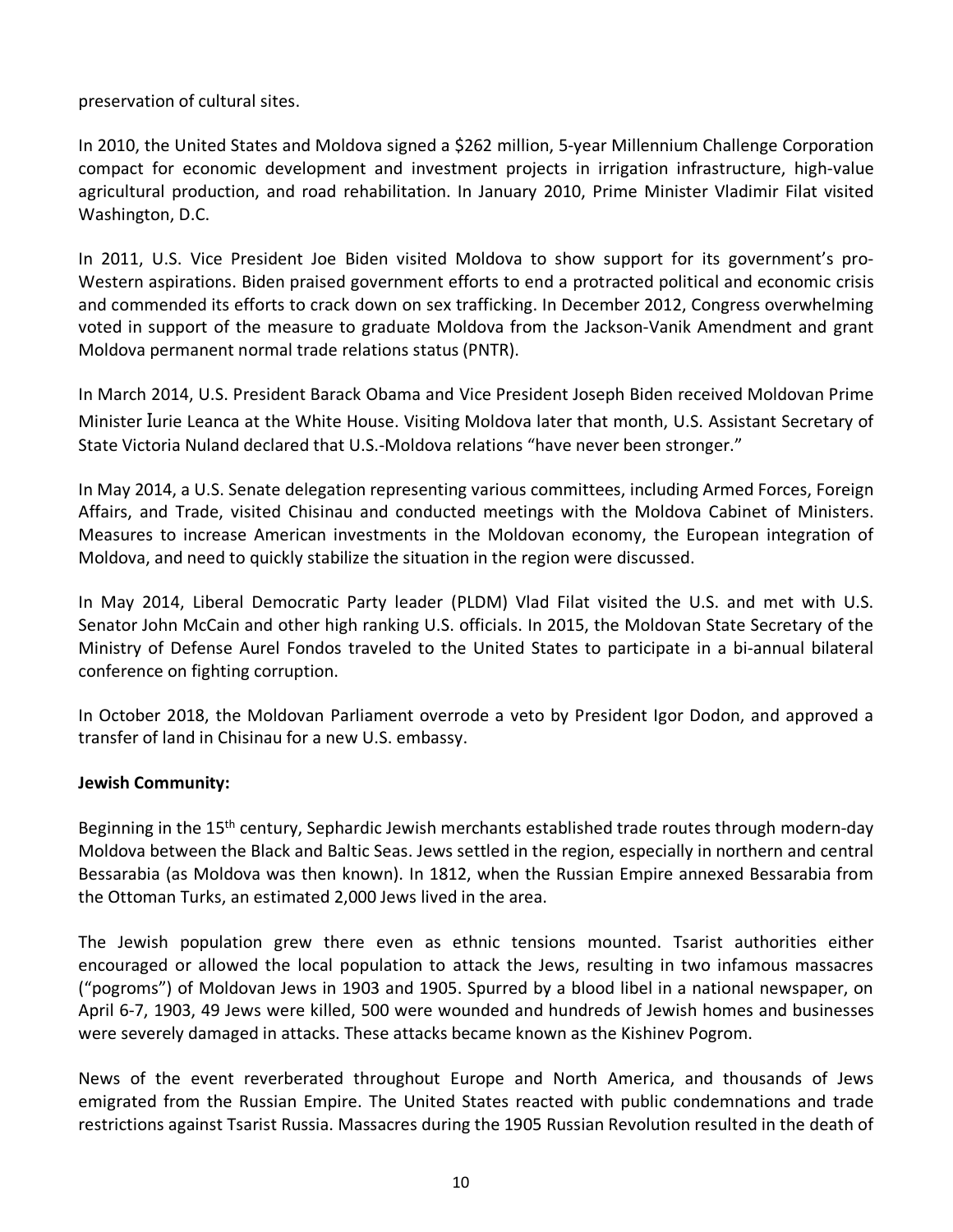hundreds of more Jews across Moldova, culminating in the second Kishinev Pogrom of October 1905, during which local Jews formed self-defense units to protect their communities.

By 1920, the Jewish population in Moldova numbered about 267,000. After the German-led invasion of the Soviet Union in 1941, nearly 100,000 Jews died in mass shootings, deportations, ghettos, and camps on Bessarabian and Ukrainian territory. A Holocaust memorial is prominently located near the national government offices in Chisinau.

While some Moldovans are believed to have collaborated with German and Romanian occupiers, Israel has recognized 53 Moldovans as "Righteous Among the Nations" for risking their lives to save Jews during the Holocaust.

Today, approximately 20,500 Jews live in Moldova. Over ten thousand Jews live in Chisinau, 2,500-3,000 in and around the city of Beltsy, and over 2,000 in Tiraspol. Substantial communities also exist in Bender, Soroki, Rybnitsa and Orhei, with smaller communities in at least 45 villages across Moldova.

The Jewish population of Moldova has decreased substantially since independence due to its high percentage of elderly Jews (an estimated one-quarter to one-half of the community) and high levels of emigration. Almost 50,000 Jews from Moldova made aliyah between 1989 and 2001. Thousands of Transnistria's estimated 12,000 Jews left Moldova after the outbreak of hostilities in 1991, with most making aliyah.

The Moldovan Association of Jewish Organizations and Communities is the primary umbrella for the Jewish community. It runs programs such as the Moldova-Israel Friendship Association, the Moldova-Israel Foreign Trade Association, the Jewish Museum, and the monthly Nash Golos ("Our Voice") Jewish newspaper.

In 2003, the Jewish community of Chisinau had a ceremony to commemorate the 100<sup>th</sup> anniversary of the Chisinau (Kishinev) Pogrom of 1903. The commemoration featured both cultural and educational programming as well as the unveiling of a commemorative monument. Later, in April 2018, the Moldovan Jewish community, in coordination with the 'Never Again' Association, launched a new awareness campaign to highlight the Chisinau Pogrom on its 115<sup>th</sup> anniversary.

Chabad Lubavitch maintains synagogues in Chisinau and Tiraspol and is active throughout Moldova. Chabad Rabbi Yosef Abelsky is Chief Rabbi of Kishinev and Moldova. The movement operates the 250 student Jewish School #15, a rabbinical school, and two preschools. In addition, Chabad has several welfare and supplementary education programs and publishes a monthly newspaper.

Rabbi Yehoshua Kanevsky operates a yeshiva high school. Jewish schools are funded in part by the Moldovan government and the Israeli Cultural Center. Eight Jewish Sunday schools operate throughout Moldova. A branch of Israel's Open University is based in the capital, while Chisinau State University and the Academy of Sciences each have Jewish Studies departments. Jewish programs are included in Moldovan university curricula, though a shortage of teachers and funding threatens these programs.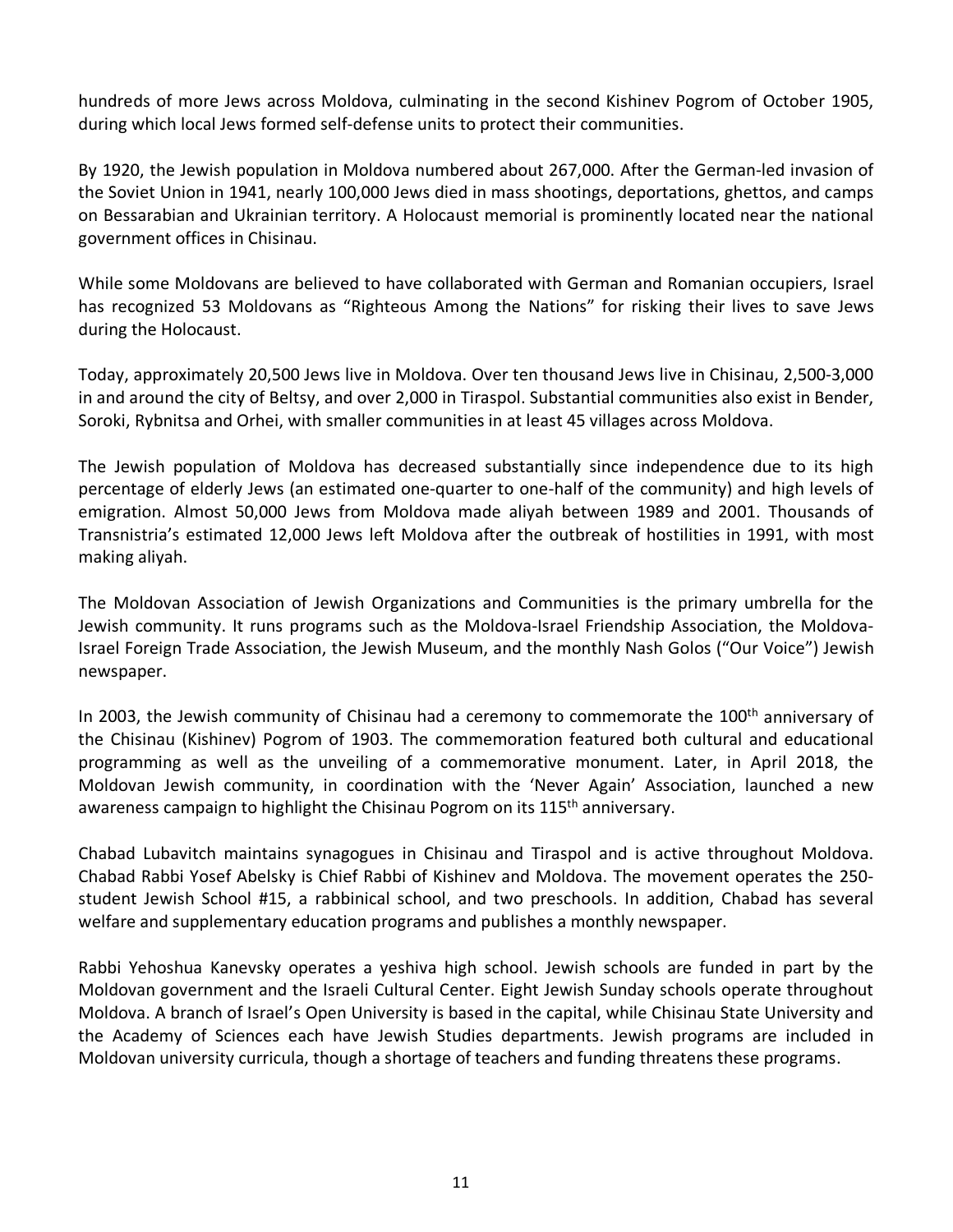An Israeli Embassy Cultural Center operates in Chisinau, and the Israeli Government and Moldovan Education Ministry jointly run a school to prepare children for aliyah. JAFI also has a presence and runs Nesharim summer camps and winter seminars on Jewish history and tradition.

Since 2000, the Greensboro, North Carolina Jewish Federation has partnered with the Beltsy Jewish community, initiating a number of joint projects, including the construction of a Jewish Community Center, and restoration and preservation of the Beltsy Jewish cemetery.

International organizations have provided significant aid to Moldovan Jewry. In addition to funding renovation of the Community Center, the American Jewish Joint Distribution Committee (JDC) distributes medicine, clothing and educational materials to the community, and funds the Hesed Chana welfare center. JDC has launched a major program to feed low-income children and has created a Jewish Campus in Chisinau, which houses the JCC, a synagogue, and a Holocaust museum.

In June 2012, Limmud FSU for the first time held a conference in Chisinau. Prime Minister Filat met with the Limmud FSU delegation and in a speech emphasized Moldova's commitment to deepening ties with Israel. The second Limmud FSU conference in Moldova took place in 2015, with over 400 participants.

In January 2015, Moldova's Foreign Ministry partnered with the Jewish community and the Bureau of Interethnic Relations to organize a high-level international conference commemorating the  $70<sup>th</sup>$ anniversary of the liberation of the Auschwitz-Birkenau concentration camps. In November 2015, the parliament adopted a resolution designating January 27 as Moldova's Holocaust Remembrance Day.

In July 2016, the Moldovan parliament adopted a declaration acknowledging the Final Report of the Wiesel International Commission for the Study of the Holocaust. The Report discussed the number of Moldovan Jews murdered ad the role of local collaborators in the Holocaust. In January 2017, the parliament voted to implement the Report's recommendations, which included improving Holocaust education nationwide.

In July 2017, Limmud FSU Moldova, a dynamic and pluralistic Jewish festival of culture, creativity, and learning, hosted a day-long festival to commemorate the life of Elie Wiesel.

In October 2018, Prime Minister Pavel Filip's office announced plans to construct a museum of Jewish history that will be dedicated to the memory of the Holocaust. The project will be paired with efforts to restore the main Jewish cemetery in Chisinau. In January 2019, the Moldovan government created a fund for the repair of a ruined funeral synagogue, the only one of its kind in the country.

During Holocaust Remembrance Day on January 27, 2019, the Moldovan government hosted events, with participation from the local Jewish community, parliamentarians, and representatives from the Israeli Knesset and U.S. Commission for the Preservation of American Heritage Abroad. Speakers at parliament highlighted the role of Moldova's "Righteous Among the Nations." Members of the government then traveled to the Jewish cemetery in Chisinau. Later, parliament held a roundtable with President of the Moldovan Jewish community Alexandr Bilinkis. The meeting culminated with a resolution outlining the government's commitment to improve Holocaust awareness.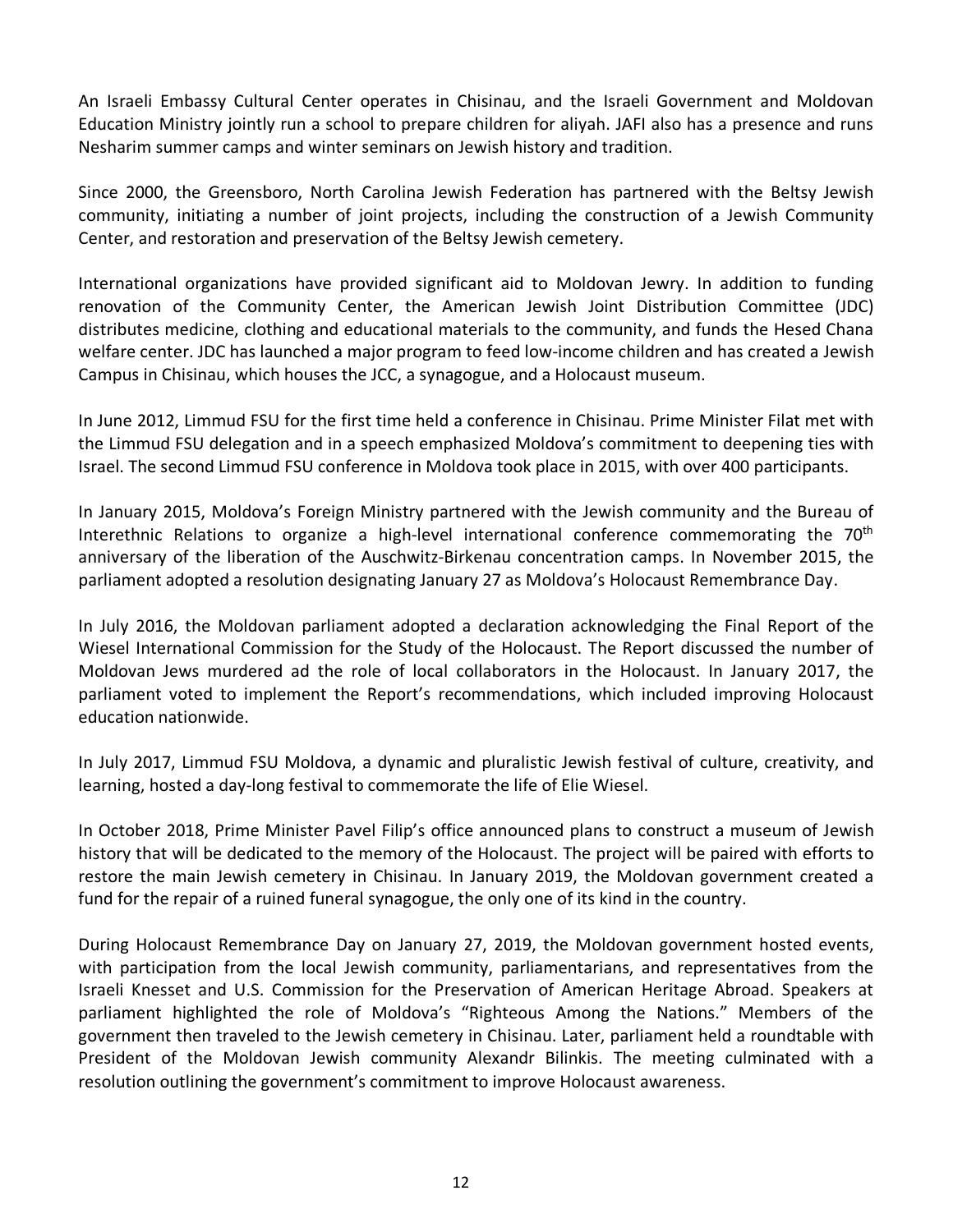Also in January 2019, the Moldovan government adopted the International Holocaust Remembrance Alliance's definition of anti-Semitism. Moldova holds "Observer" status in the alliance.

During a meeting with NCSEJ in February 2019, Moldovan Foreign Minister Tudor Ulianovschi and Ambassador to the United States Christina Balan discussed their government's recent successful efforts to restore the Jewish cemetery at Kishinev as a national monument. The Foreign Minister noted that the government completely subsidized the project, which involved clearing woods and installing fences around the site. Ambassador Balan further explained that the government intends to fully refurbish the cemetery and will complete the project in several months.

In August 2019, the Jewish community of Chisinau reopened a synagogue in its former home, a building seized by Soviet authorities nearly 80 years ago.

Multiple stories in the news covered the Moldovan Jewish community helping support Ukrainian refugees. The JCC in Chisinau has been a gathering hub for Jews escaping the war.

# **Anti-Semitism:**

Moldova has a tragic history of virulent anti-Semitism, including Tsarist-era pogroms and local collaboration in the Holocaust. While today no policy of anti-Semitism exists at the state level and the government has condemned anti-Semitism in various speeches, popular anti-Semitism still exists.

In 2002, two Moldovan teenagers desecrated a Jewish cemetery in Chisinau and skinheads firebombed a Tiraspol synagogue twice: both groups were later arrested by the police. In 2003, a local radio station suspended a call-in show that had become known for expression of anti-Semitic views. In March 2004, more than 70 tombstones were desecrated in the Jewish cemetery in Tiraspol.

In May 2004 vandals attempted to set the Tiraspol synagogue on fire by throwing a Molotov cocktail near a local gas supply. The attack failed when passers-by extinguished the fire. A June 2005 article in a Chisinau newspaper asserted that Moldovan Jews were themselves to blame for the massacres during the German occupation due to their alleged pro-Soviet sympathies and alleged "terrorist" acts against Romanian troops. In April, May, and November of 2005, Jewish cemeteries in Chisinau and Soroki were vandalized.

In January 2007, protesters, including Jewish activists, forced the relocation of a construction project from the site of an old Jewish cemetery in Chisinau that had exposed human bones. In March 2007, five youths were detained in connection with the vandalism of a Jewish cemetery in Chisinau. The cemetery, with only one municipal guard to protect it, has suffered repeated vandalism in the past. In September 2008, anti-Semitic graffiti was painted on the Holocaust Memorial in Bendery.

In December 2009, approximately 200 fundamentalist Orthodox Christians chanted anti-Semitic slogans and toppled a public menorah. Neither police nor onlookers intervened as the large metal menorah was torn down. The orthodox priest who led the attack was eventually charged with a misdemeanor. In March 2011, the Memorial Monument erected on the spot on of the Chisinau Ghetto was desecrated.